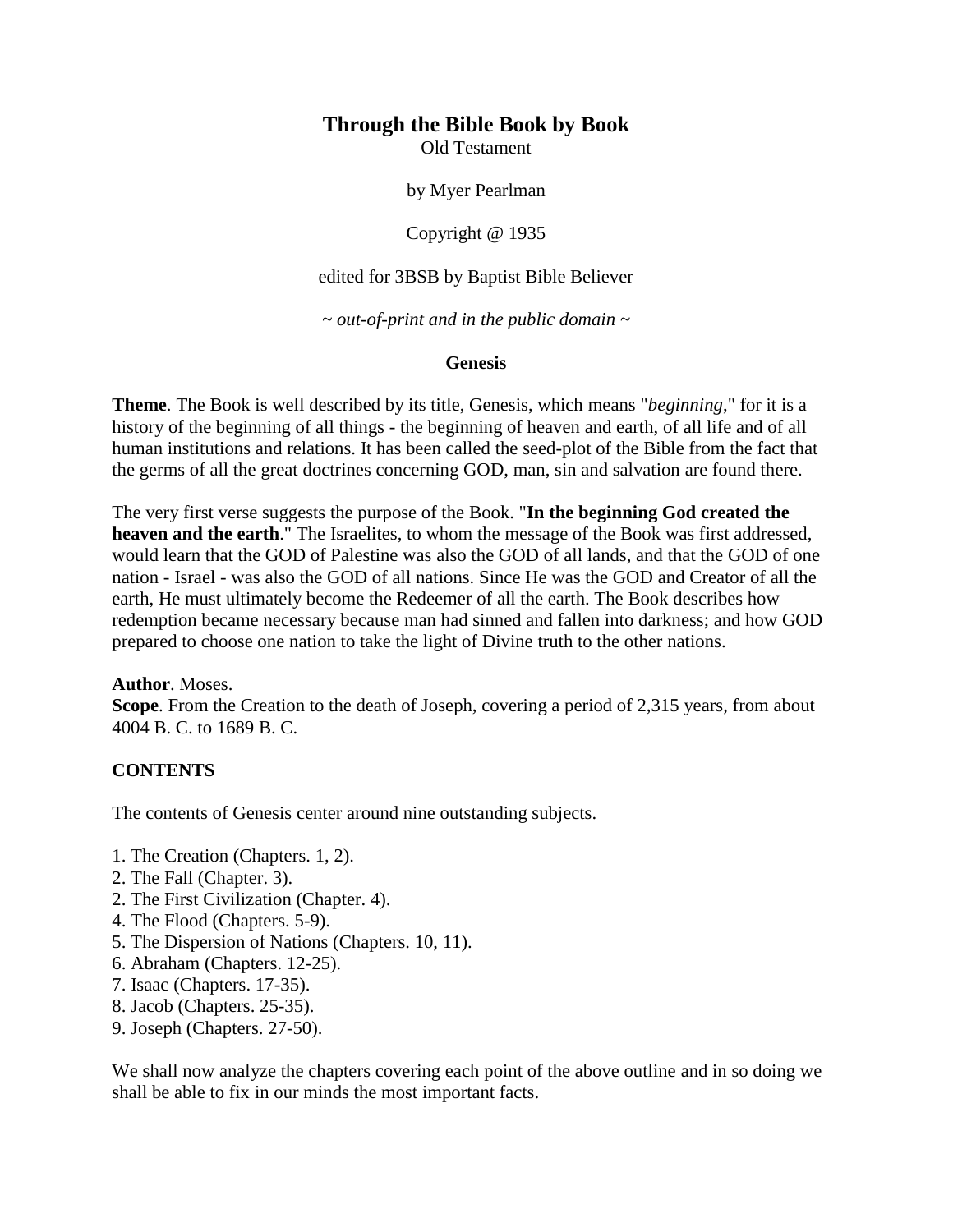# **I. The Creation** (Chapters 1 and 2)

The great Architect of the universe completed His work of creation in six days, and rested on the seventh. The following is the order of the creation:

#### **Preparation and Separation - Completion and Filling**

| 1st Day - Light  | 4th Day - Day Lights (heavenly bodies) |
|------------------|----------------------------------------|
| 2nd Day - Air    | 5th Day - Birds                        |
| 2nd Day - Water  | 5th Day - Fish                         |
| 3rd Day - Land   | 6th Day - Animals                      |
| 3rd Day - Plants | 6th Day - Man                          |

On the seventh day He ceased, setting man an example of laboring six days and resting on the seventh.

# **II. The Fall** (chapter 3)

After creating man, the crown of creation, GOD pronounced everything VERY good. Chapter two tells how GOD prepared man's first home, performed the first wedding ceremony and placed two trees in the garden, that taught the following lessons: if Adam and his wife chose the GOOD and refused the EVIL, they would always eat of the tree of LIFE; otherwise, they would die.

In chapter 2. we find a repetition of the account of Creation. On comparing the two chapters, however, we shall see that chapter 1 gives us a general account of the event, while chapter 2 gives the same account with the addition of extra details and with the emphasizing of some particular part of the story. This peculiarity of the Holy Spirit in giving two accounts of one event is called the "*law of recurrence*" and is found all through the Bible.

What does chapter 2 tell concerning the Creation that chapter 1 omits? What is meant by man being created in the image of GOD? (See Ephesians 4:24: Colossians 3:10). To whom does "**Us**" refer in the expression, "**Let us make man**"? (Read Job 35:10; Colossians 1:16; Job 33:4).

# **Notice**:

1. The possibility of temptation. The tree of the knowledge of GOOD and EVIL was left in the garden in order that man might be tested and learn to serve GOD from a willing heart.

2. The author of the temptation. The serpent represents, and is an agent of, "**that great serpent the devil**."

3. The subtlety of the temptation. The serpent succeeded in injecting a question mark in the mind of Eve.

4. The success of the temptation. Adam and Eve disobeyed GOD and became conscious of guilt.

5. The first judgment:

a. On the serpent: degradation.

b. On the woman: pain, and subjection to man.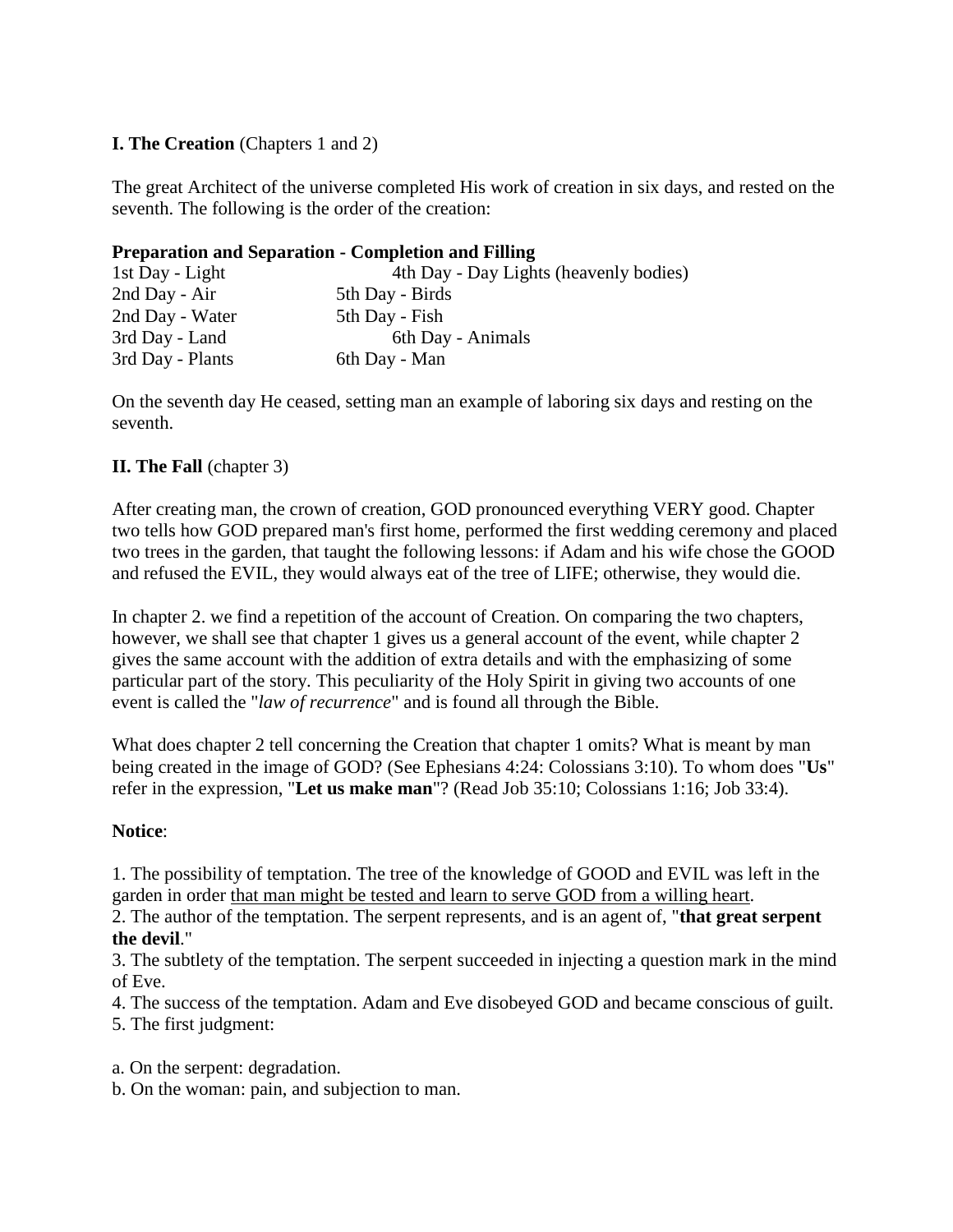c. On the man: hard labor on a thorn-bearing ground until his death.

d. On man and his descendants: exclusion from the tree of life in the paradise of GOD.

6. The first announcement of redemption.

a. Redemption promised: Genesis 3:15. "**I will put enmity between thee and the woman, and between thy seed and her seed**." That is, there will be a struggle between mankind and the power that caused his fall. "**It shall bruise thy head**" - mankind will be victorious, through its representative, the Son of Man. See Acts 10:38; I John 3:8. "**And thou shalt bruise his heel**" but the victory will be through suffering, through the death of the Seed of the woman, CHRIST. See also Gal. 4:4; Isaiah 7:14; Matt. 1:21.

b. Redemption pictured. The Lord slew the first sacrifice in order to clothe the guilty pair - a picture of the covering of a guilty conscience through blood sacrifice.

Note: the Book of Genesis is the record of the development of this promise of redemption, showing how it passed through different individuals and families.

# **III. The First Civilization** (Chapter 4)

1. The story of Cain shows how sin became hereditary, and led to the first murder. See I John  $3:12.$ 

2. The story of Abel teaches us how those sharing in Adam's guilt and sinfulness may be accepted in GOD's sight - through the offering of an atoning sacrifice.

3 The first civilization. Cain became the founder of a civilization that included a city, agriculture, manufactures and arts. In character it was marked by violation of the marriage law and by the spirit of violence. 4:19-24.

4. The birth of Seth. Abel was dead; Cain was rejected; the promise of redemption passed on to Adam's third son - Seth. 4:25, 26.

# **IV. The Flood** (Chapters 5-9)

There were now two classes of people in the world - the ungodly Cainites and the godly Sethites. See 4:25, 26. The chosen line of Seth lost its separation and inter-married with the Cainites. Result: a condition of wickedness on the earth that called for GOD's judgment. Of Seth's descendants only the family of Noah remained true to GOD. Noah becomes the chosen one through whom the promise of redemption continued its journey toward fulfillment. 5:29; 6:8.

Note the genealogy in chapter 5. (*Genealogy is the record of descent from some ancestor*.) It begins with Adam and ends with Noah. We shall find many of these genealogies in the Bible. The main purpose of most of them, as of the one in this chapter, is to keep a record of the line through which the promised Seed (CHRIST) was to come (Genesis 3:15).

Let us sum up the main events of these chapters. Learn these.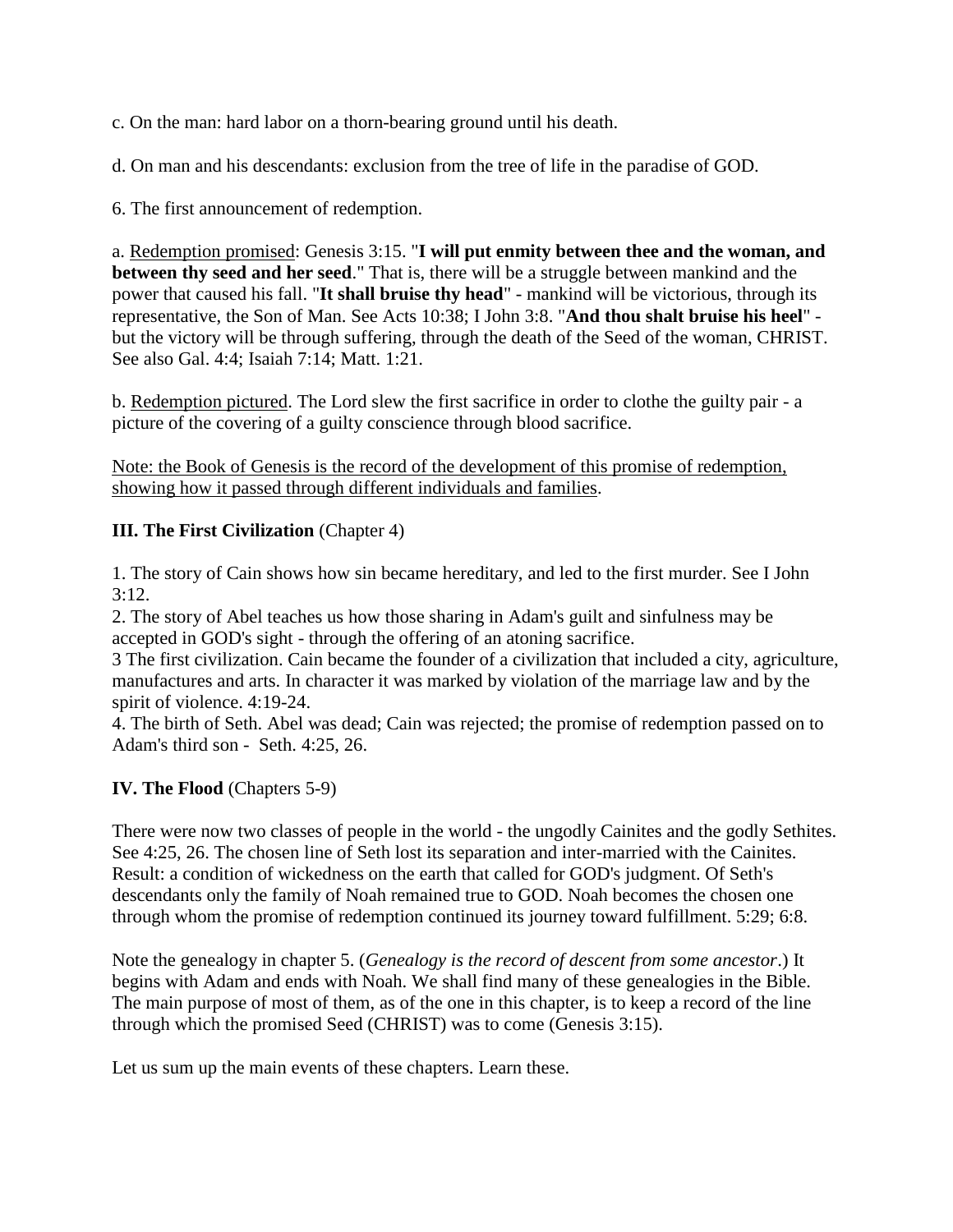- 1. The genealogy of Noah (Chapter 5).
- 2. The building of the ark (Chapter 6).
- 3. The entrance into the ark (Chapter 7).
- 4. The departure from the ark (Chapter 8).
- 5. The covenant with Noah (Chapter 9).

Notice the high state of civilization at the time of the Flood (Chapter 4:16-24). The descendants of Cain were the builders of the first city and the originators of the first arts. What are those days to remind us of? (See Matthew 24:37-39).

GOD destroyed the world with a Flood, and started a new race with the family of Noah. He promised that the earth should never again be destroyed by a Flood, and made the rainbow the seal of that covenant. The Lord renewed the charge made to Adam; namely, to replenish the earth. There is a solemn prohibition of murder with this addition that "**whoso sheddeth man's blood, by man shall his blood be shed**." This marks the delegating of authority to man to govern his fellows and visit punishment upon crime. Before this, it was GOD alone who punished evildoers.

Later Noah predicted the future of his three sons (9:18-27), and appointed Shem as the chosen seed through whom GOD will bless the world.

#### **V. The Dispersion of the Nation**. (Chapters 10, 11)

As an introduction of the study of the nations, read again carefully Noah's prophecy concerning his three sons (Chapter 9:24-27).

Dr. Pinnock writes of its fulfillment as follows: "These prophecies have been wonderfully fulfilled. In respect of Hams posterity: the Egyptians were afflicted with various plagues; the land of Canaan eight hundred years afterwards was delivered by GOD into the hands of the Israelites under Joshua, who destroyed great numbers, and obliged the rest to flee, some into Africa, and others into various countries; their present condition in Africa we now know.

"In respect of Japheth: '**God shall enlarge Japheth**,' has been fulfilled in the vast extent of country possessed by him - all the isles and countries westward; and when the Greeks, and afterwards the Romans, subdued Asia and Africa, they then occupied the dwellings of Shem and of Canaan.

"In respect of Shem: '**Blessed be the Lord God of Shem**' - that is, He and His church should dwell in the tents of Shem; from him should spring the Messiah; and the worship of the true GOD should be preserved among his posterity; the Jews being the posterity of Shem."

Notice the relation of chapter 10 to chapter 11. Chapter 10 indicates the separate locations of the races and chapter 11 explains how the separation occurred.

After the Flood, the descendants of Noah, led by Nimrod (10:8-10), rose in rebellion against GOD, as an outward sign of which they erected the Tower of Babel. Their purpose was to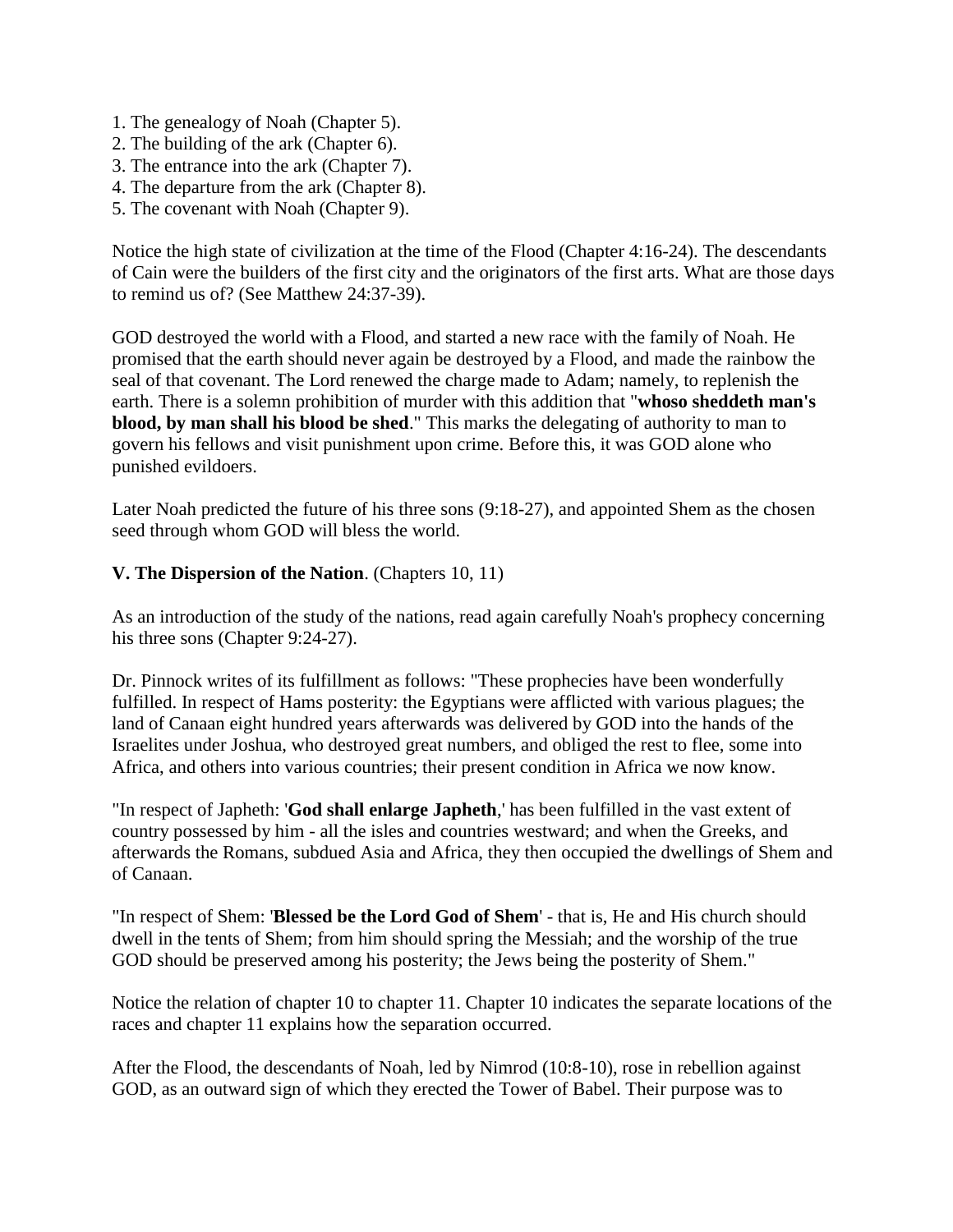organize a "league of nations" against GOD.

GOD spoiled their plan by confounding their speech and scattering them in different countries.

We may speculate in vain as to the exact purpose of the tower itself, but this we may know - that their project was an act of rebellion against GOD. It was evidently GOD's purpose that the descendants of Noah should spread abroad and occupy the different countries of the earth. (See Acts 17:26 and Deuteronomy 32:8). But they said, "**Let us make us a name, lest we be scattered abroad**." Who was the probable instigator of this rebellion? (See Chapter 10:8, 9.) What was his kingdom? (Chapter 10:10). Of whom is he a type? (II Thessalonians 2:3-11; Revelation 13). Who, in rebellion, will gather the nations together in the last days? (Revelation 16:13-15). Will Babel (or Babylon) again be prominent in the last days? (See Revelation 17, 18).

Learn the following simple outline of chapters 10 and 11:

- 1. The unity of race and speech.
- 2. The location of the event the land of Shinar.
- 3. The purpose of the tower of Babel to be a center of rebellion against GOD.
- 4. GOD's judgment the confusion of tongues.
- 5. The result of the judgment dispersion.

#### **VI. Abraham** (Chapters 12-25)

It will be interesting to observe that the first eleven chapters of Genesis cover about 2,000 years about equal in length to that time covered by all the rest of the Bible. Why does the SPIRIT hurry so over the events of the dawn of history? Because, as we found out in our earlier study, the Bible is mainly a history of redemption, and the history of nations is only incidental to that subject. The SPIRIT hurries over all these events till He comes to Abraham. Then He stops and devotes more space to that one person than He does to 2,000 years of human history. The reason is obvious. The "*Father of the Faithful*" plays an important role in the history of redemption.

By way of review turn back to chapter 5. We called attention there to the genealogy of Noah beginning with Adam.

Now turn to chapter 11:10-26, and you will find that this list is continued. GOD is still keeping a record of the ancestors of the "**Seed of the woman**." With the name of what one important person does this list end (v. 26)? Why? (See Genesis 12:2,3).

The promise of Genesis 3:15 passed on to Abraham. GOD separated him from his heathen surroundings, and besides personal promises, made the following national and universal promises: (See 12:1-3).

- a. That he should be given a land (Canaan).
- b. That he should be the father of a nation (Israel).
- c. That through this nation in this land all nations of the earth should be blessed.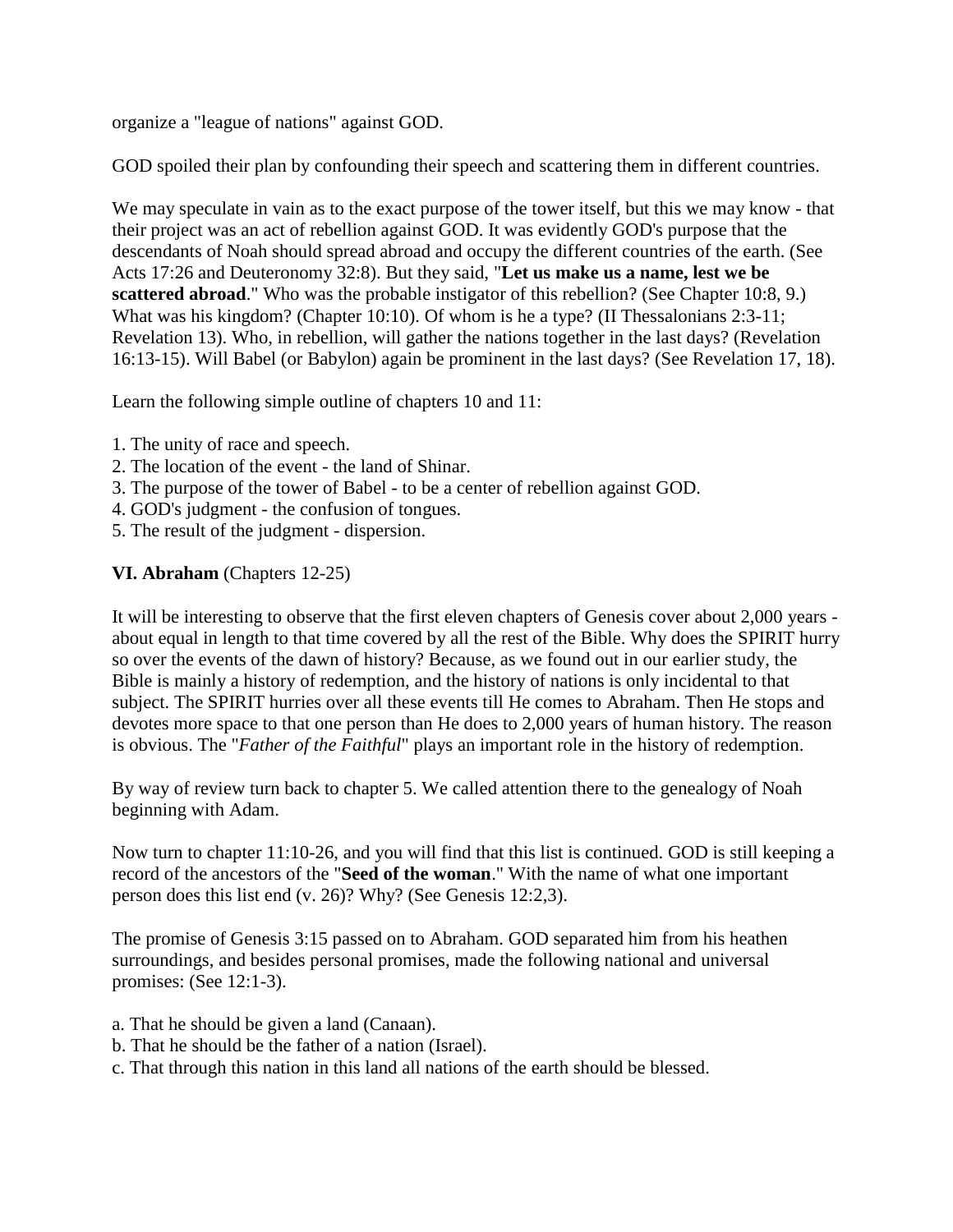In other words, the Redeemer promised in 3:15 should come from a nation descended from Abraham.

A study of the life of Abraham will reveal that it is a life of faith - a faith that was tested from the time that he was called to the time when he was commanded to sacrifice his son, Isaac. His life is an illustration of the type of person who would receive the blessing promised in 12:3, and a prophecy of the truth that salvation should be through faith. See Galatians 3:8; Romans Chapter 4.

In this study we shall have time to give only the bare outline of the life of this patriarch. Since you have read the chapters, the details will suggest themselves. Learn the following facts:

1. His call to go to Canaan (Genesis 12:1-5).

2. His descent into Egypt and happenings while there (12:10-20).

3. His separation from Lot and his subsequent deliverance of the latter from captivity (13:5-11; 14:14).

- 4. His reception of GOD's covenant and his justification by faith (15:6, 18).
- 5. His circumcision as a sign of the covenant (17:9-14).
- 6. The annunciation of Isaac's birth. (17:15-19; 18:1-15).
- 7. His intercession for Sodom (18:23-33).
- 8. His dismissal of Hagar and Ishmael (21:14).
- 9. His offering up of Isaac (22).
- 10. His choice of a bride for Isaac (24).
- 11. His children by Keturah (Chapter 25: 1-4).
- 12. His death (Chapter 25:8).

**VII. Isaac** (Chapter 17-35)

To Abraham were born two sons - Ishmael and Isaac. Of these, Isaac was chosen as the inheritor of the promise.

The life of Isaac is quiet and uneventful, and it seems to be a mere echo of his father's. Yet, like his father he is a man of faith, and a channel of blessing. Notice that the promise is repeated to him. Ch. 26.

Learn the following six facts concerning Isaac:

- 1. His birth promised to Abraham and Sarah (Chapter 15:4; 17:19).
- 2. Bound upon an altar of sacrifice (Chapter 22:9).
- 3. Abraham's choice of a bride for him (Chapter 24).
- 4. GOD appears to him and renews the covenant made to his father (Chapter 26:2-5).
- 5. His deception by Jacob (Chapter 27:18).
- 6. His death (Chapter 35:28, 29).

What was Isaac's birth a type of (Genesis 18:9-15 and Matthew 1:21)? His going to Mt. Moriah to be sacrificed (Compare Genesis 22 and Matthew 27:22, 23)? His deliverance from death (Genesis 22; Matthew 28:1-6)? His father's sending his servant to seek a bride for him (Genesis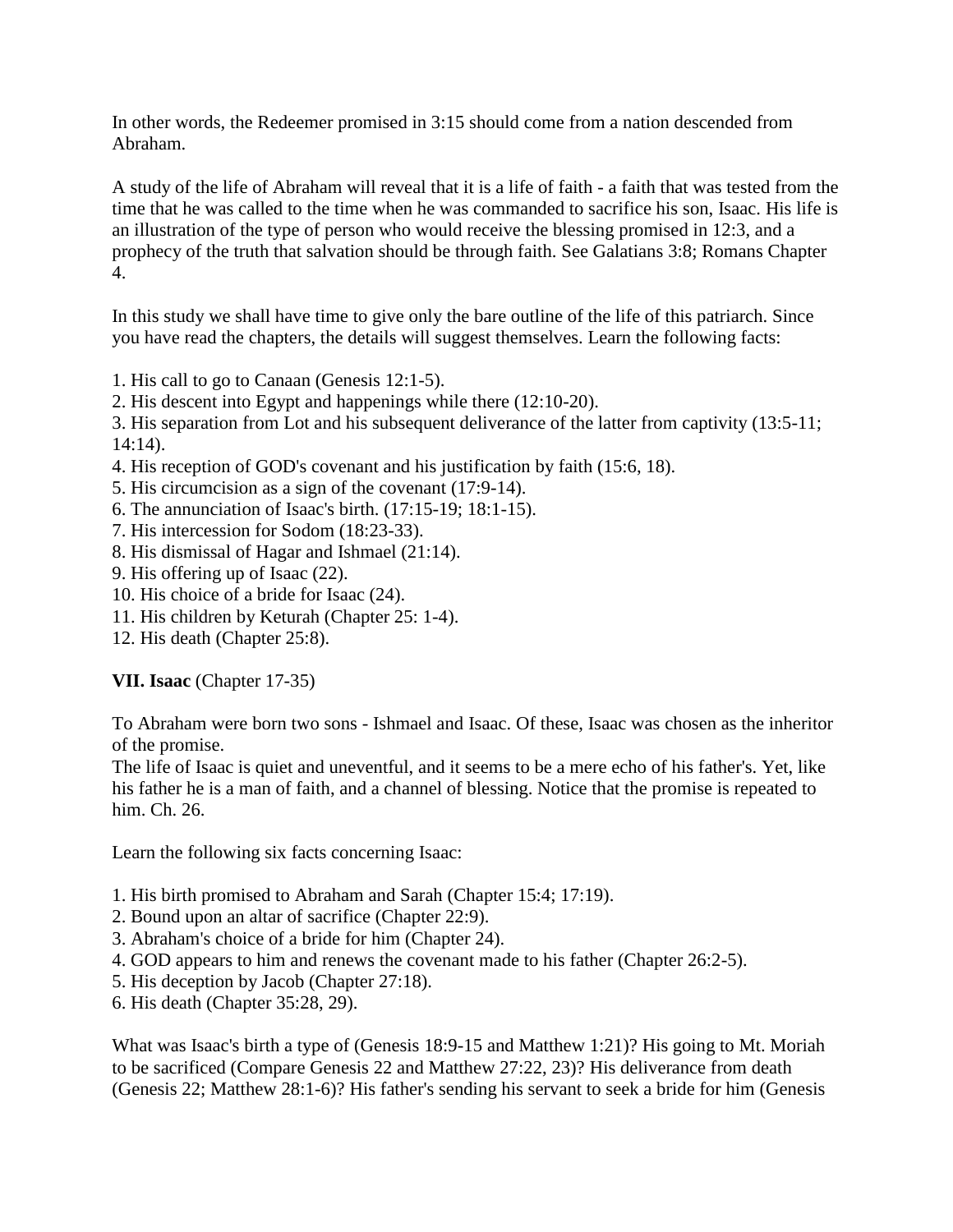24; Acts 15:14; I Corinthians 12:13; Ephesians 5:25, 26, 32).

**VIII. Jacob** (Chapters 25-35)

To Isaac were born two sons - Esau and Jacob. Esau was rejected, and Jacob was chosen as the channel of blessing (25:23). The character of these two sons is revealed by their attitude toward this promise. See 25:29-34.

Learn the outstanding events of Jacob's life.

- 1. His purchase of his brother's birthright (25:33).
- 2. His deception of his father (27:18-27).
- 3. His flight to Padan-aram (27:43 to 28:5).
- 4. His vision and vow (28:10).
- 5. His dealings with Laban (Chapter 31).
- 6. His wrestling with an angel (32:24).
- 7. His reconciliation with Esau (Chapter 33).
- 8. His descent into Egypt and his meeting with Joseph (Chapter 46).
- 9. His death and burial (49:33 to 50:13).

Jacob is the true father of the chosen people, for to him were born the twelve sons that became the fathers of the twelve tribes.

And notice that he is a remarkable type of the nation in its character and experiences:

a. Notice the combination of shrewd business ability and the desire for the knowledge of GOD. Consider how these two characteristics are revealed in Jacob's attempts to gain possession of the birthright and blessing. And remember that the Jews have been the religious nation, and also the business nation.

b. Jacob was an exile from his own land for about twenty years. The Jews as a whole have been exiled from their land about nineteen hundred years.

c. Jacob went into exile with a promise that the Lord would bring him back, in order to fulfill the promise made to Abraham. So Israel's restoration has been assured. They are beloved for the sake of Abraham, Isaac and Jacob. Romans 11:28.

d. GOD's plan was fulfilled through Jacob in spite of the defects of his character. So shall it be with Israel as a nation. As Jacob's character was transformed, so will that of his descendants.

Some important lessons may be learned from the life of Jacob.

1. The power of the grace of GOD. Jacob was all that his name meant - a supplanter, a deceiver.

The sacred ties of family were no bar to his scheming, for his father and his brother fell victims to his deceit. But through the dross of Jacob's sinfulness, GOD saw the glint of that which has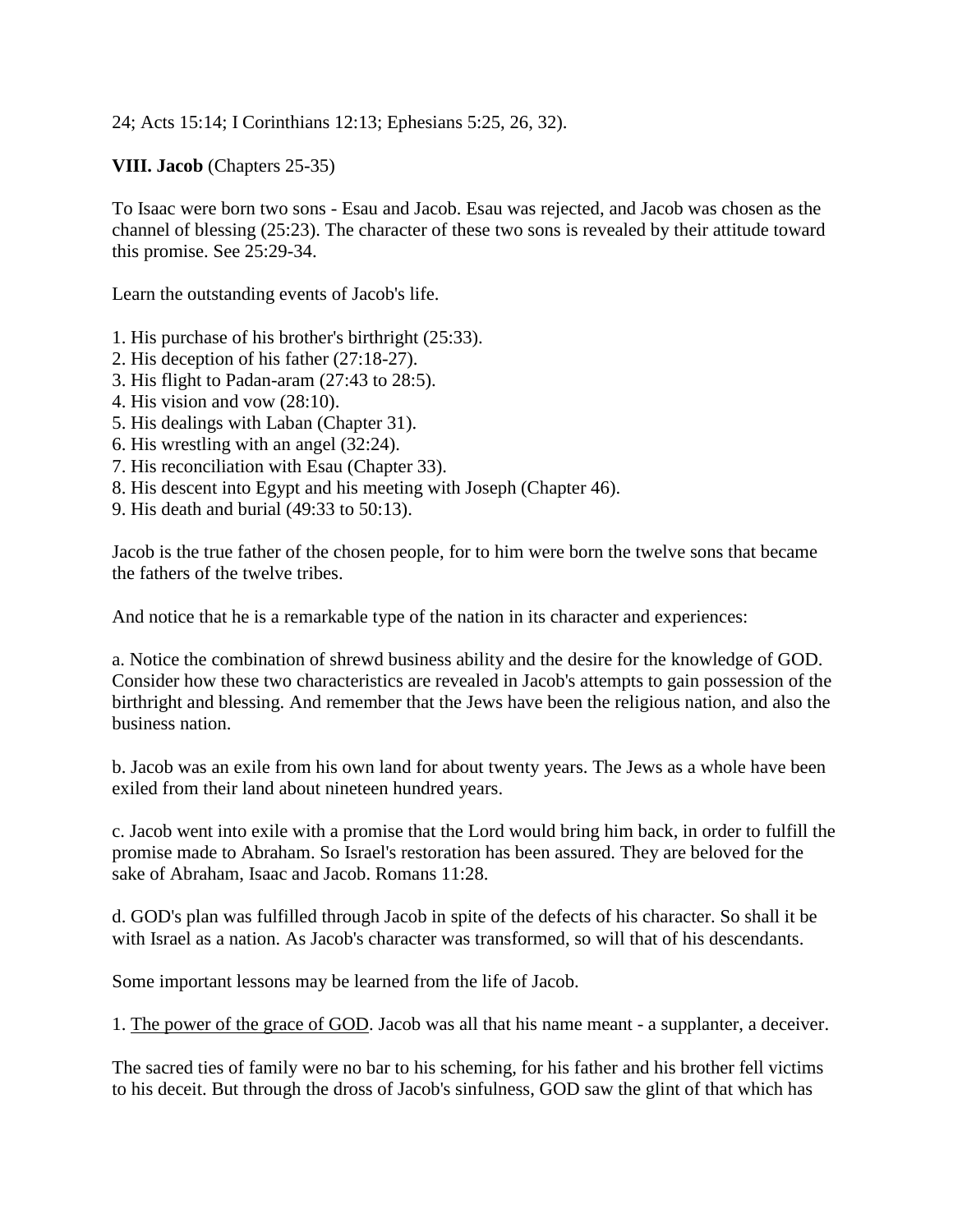been likened to fine gold-faith. At the brook Jabbok, the Grace of GOD engaged in battle with him, and in the struggle which ensued, the sinful Jacob died, but from his grave rose a new creature Israel, an overcomer with GOD and man.

2. GOD's high estimate of faith. Though the scheming of Jacob to obtain his brother's birth right is inexcusable, yet his earnest desire for it showed an appreciation of spiritual things. To him, the birthright carried with it the honor of being the progenitor of the MESSIAH, and his longing for that honor we may well regard as an expression of faith in the Coming One. It was this faith that gave him preference before GOD over his brother, Esau, who, though in many respects a more noble man than he, showed an utter lack of appreciation of spiritual values by selling for a mess of pottage the right of becoming the progenitor of the "**Desire of all nations**."

3. "**Whatsoever a man soweth, that shall he also reap**." Jacob's uncle, Laban, was in the hands of GOD an instrument of retribution for the disciplining of Jacob. Jacob had cheated others; he in turn was cheated. He found in his uncle a mirror that reflected back upon him his own deceitfulness.

# **IX. Joseph** (Chapters 30-50)

The story of Joseph, a boy of seventeen, favored by his father, Israel, who outwardly manifested his affection and esteem, and so caused jealousy on the part of the other sons. Joseph was also favored by the Lord, who revealed to him through dreams that he would be ruler over the other members of his family. This enraged his brothers, who sold him into Egypt, where after much adversity and temptation, and years of waiting for the fulfillment of the promise, he was exalted as the second ruler of the land of Egypt. When his brothers came down for grain and bowed before him, his dreams were fulfilled.

The meaning of the story. Joseph's experiences were connected with the plan of redemption that we have already mentioned. GOD permitted him to be sold into Egypt and to suffer, in order that he might be exalted and thus have an opportunity to nourish the chosen family during famine and settle them in a territory where they could grow into a great nation and undergo certain experiences, until the Lord was ready to lead them to the conquest of the Promised Land. See Genesis 45:7, 8; 50:20.

Learn the following brief outline of the life of Joseph:

- 1. Loved by his father (37:3).
- 2. Envied by his brethren (37:4).
- 3. Sold to the Ishmaelites (37:18-36).
- 4. Favored by his master (39:1-6).
- 5. Tempted by his master's wife (39:7-19).
- 6. Imprisoned by Potiphar (39:20 to 41:13).
- 7. Exalted by Pharaoh (41:1-44).
- 8. Unrecognized by brethren at first meeting (42:7 to 44:34).
- 9. Revealed to brethren at second meeting (45:1-15).
- 10. Re-united to his father, Jacob (46:28-34).